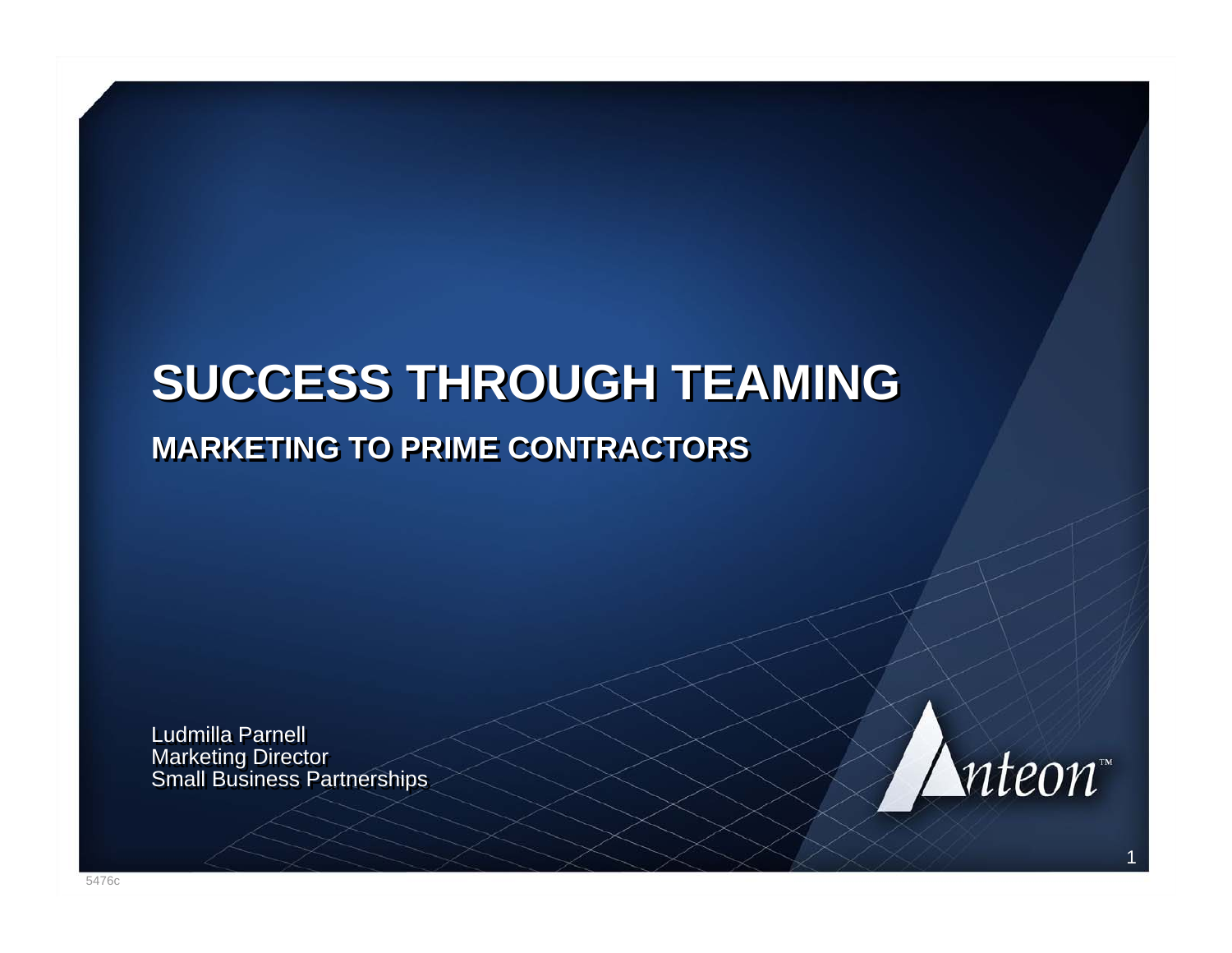# **Agenda Items Agenda Items**



- ۳ Differentiating your business
	- AKA getting a prime's attention!
- **Marketing in the U.S. Government sector**

- Beyond capabilities
- Research and capture planning
- **Calling on primes** 
	- Successful teaming
- Conclusion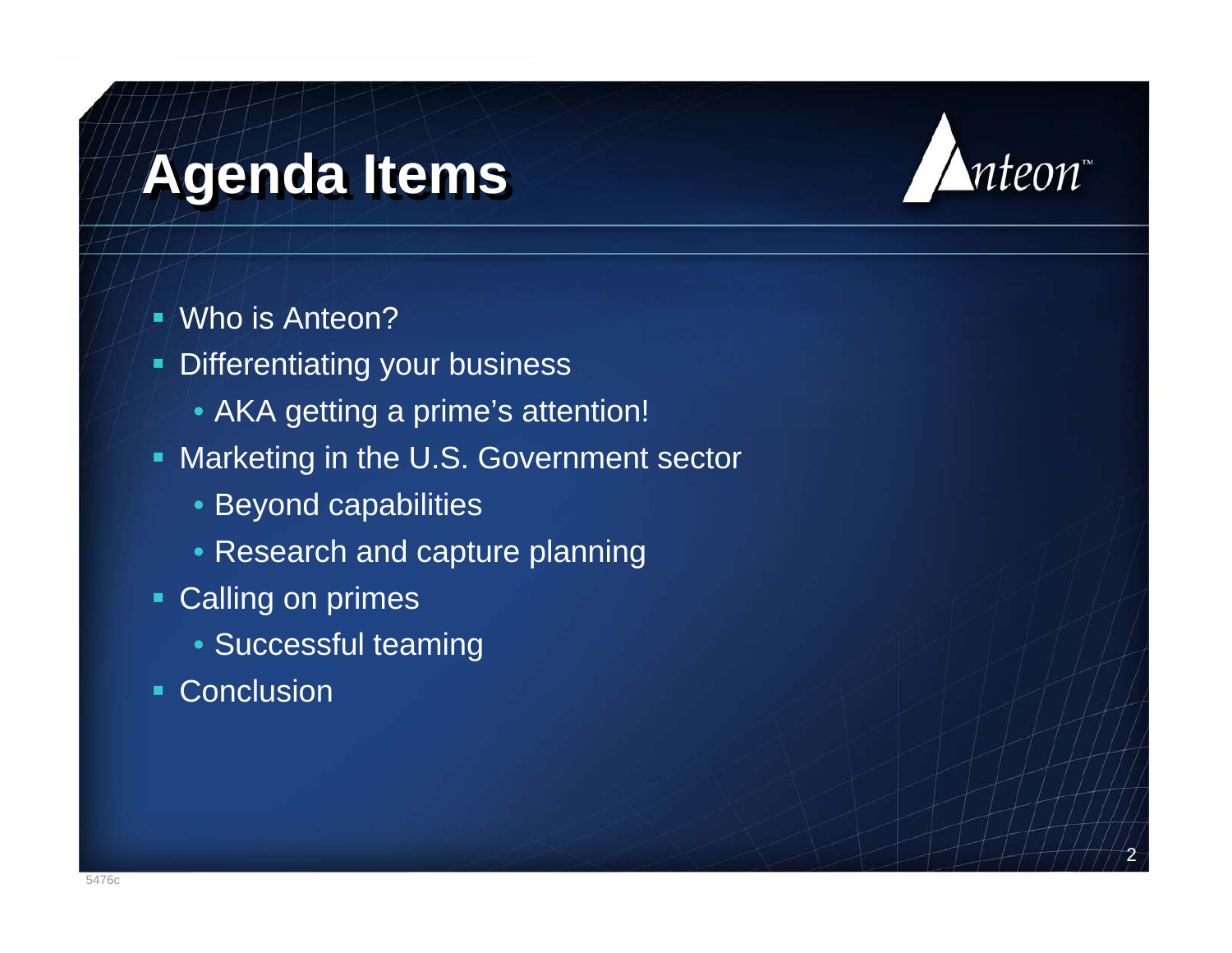

## **ANTEON FACTS ANTEON FACTS**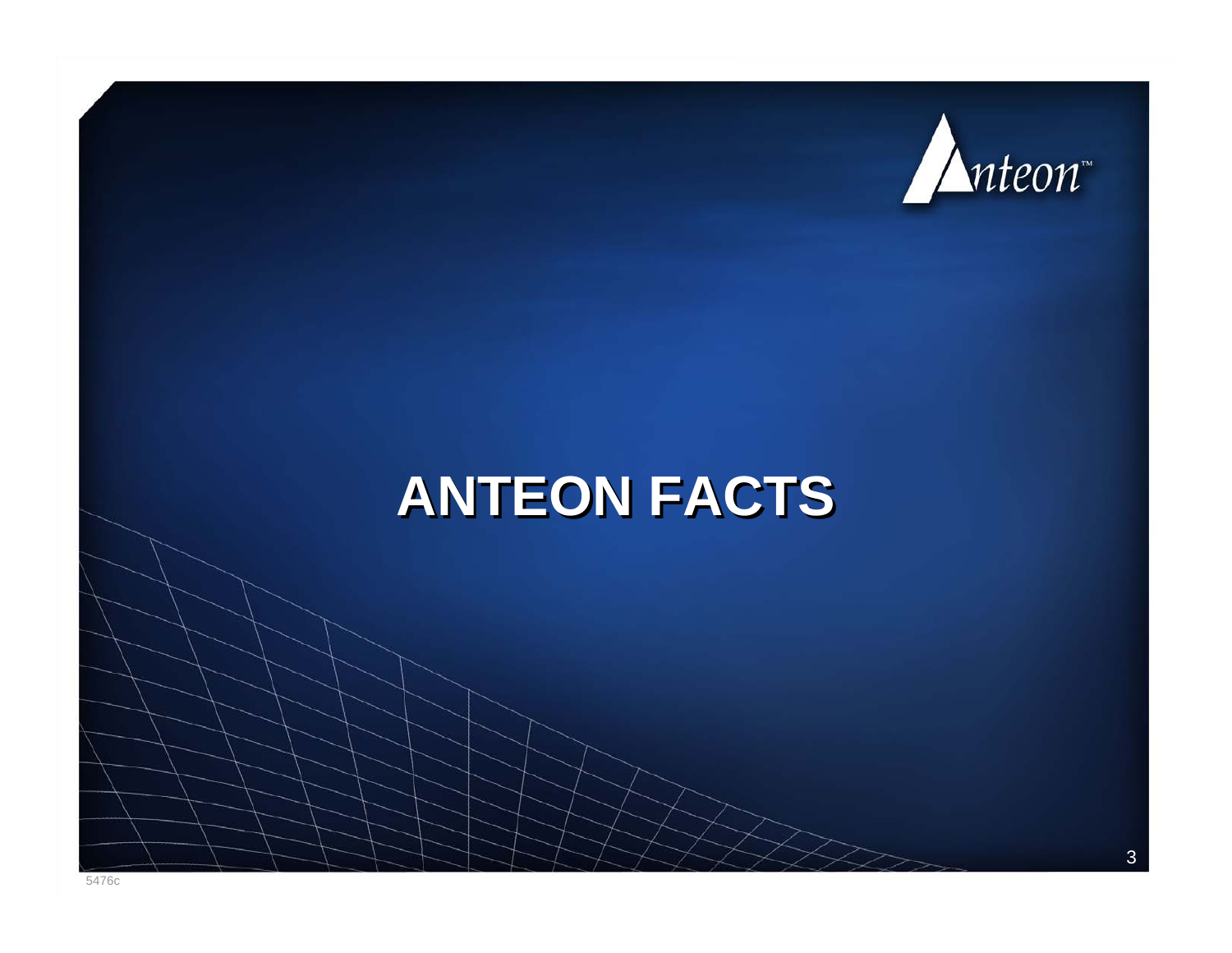## **Overview Overview**



- **Example 1 Leading full service provider of** technology services to the U.S. government
	- More than 1,000 customers
- Founded in 1976; IPO in 2002 (NYSE: ANT)
- **Headquarters in Fairfax, Virginia** 
	- More than 100 field offices worldwide
	- 9,500 Team Anteon employees
- **Outstanding track record of growth** and operating performance
- **For more information and a list of our** locations, visit www.anteon.com

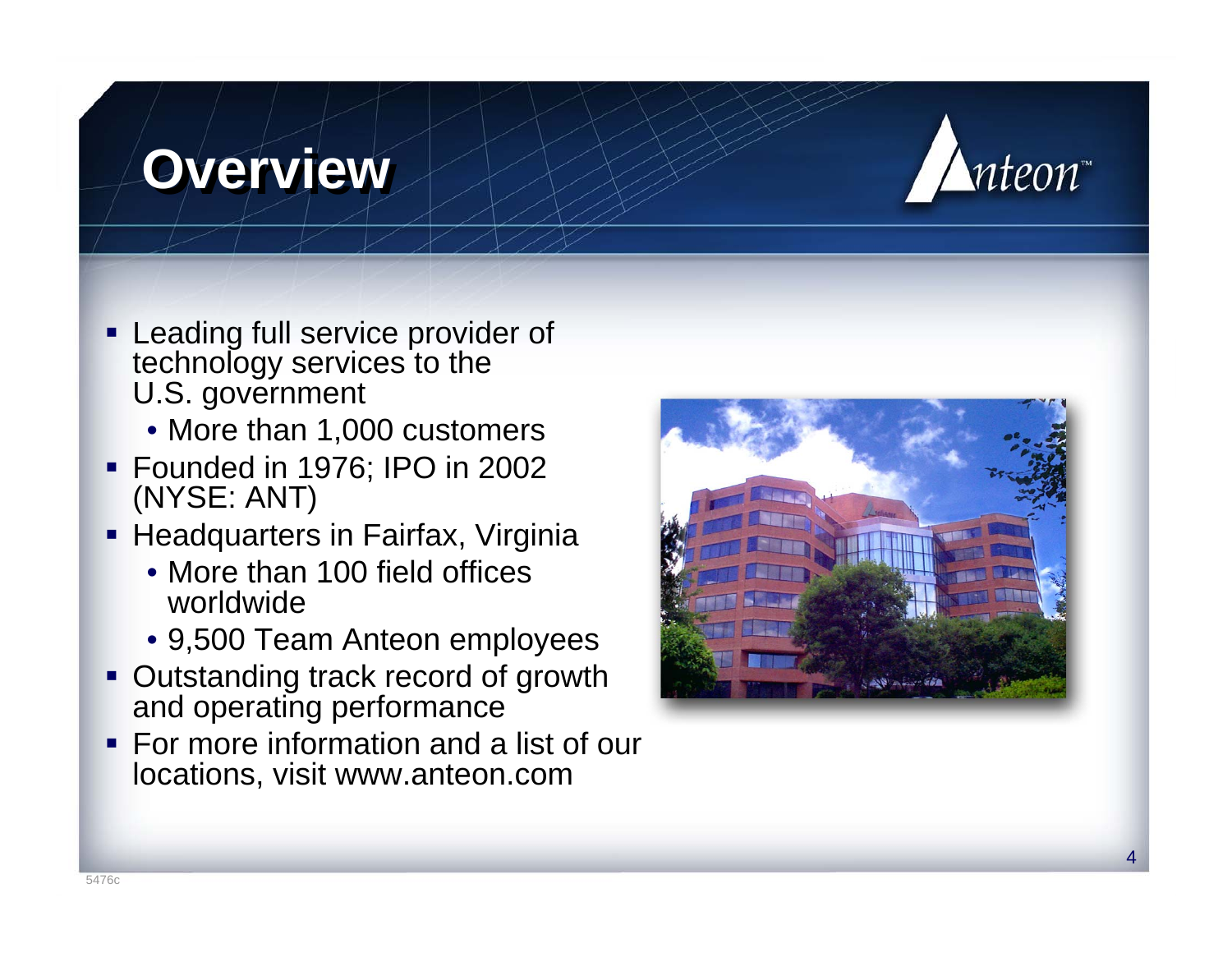

#### **DIFFERENTIATING YOUR BUSINESS AND DIFFERENTIATING YOUR BUSINESS AND GETTING A PRIME'S ATTENTIONGETTING A PRIME'S ATTENTION**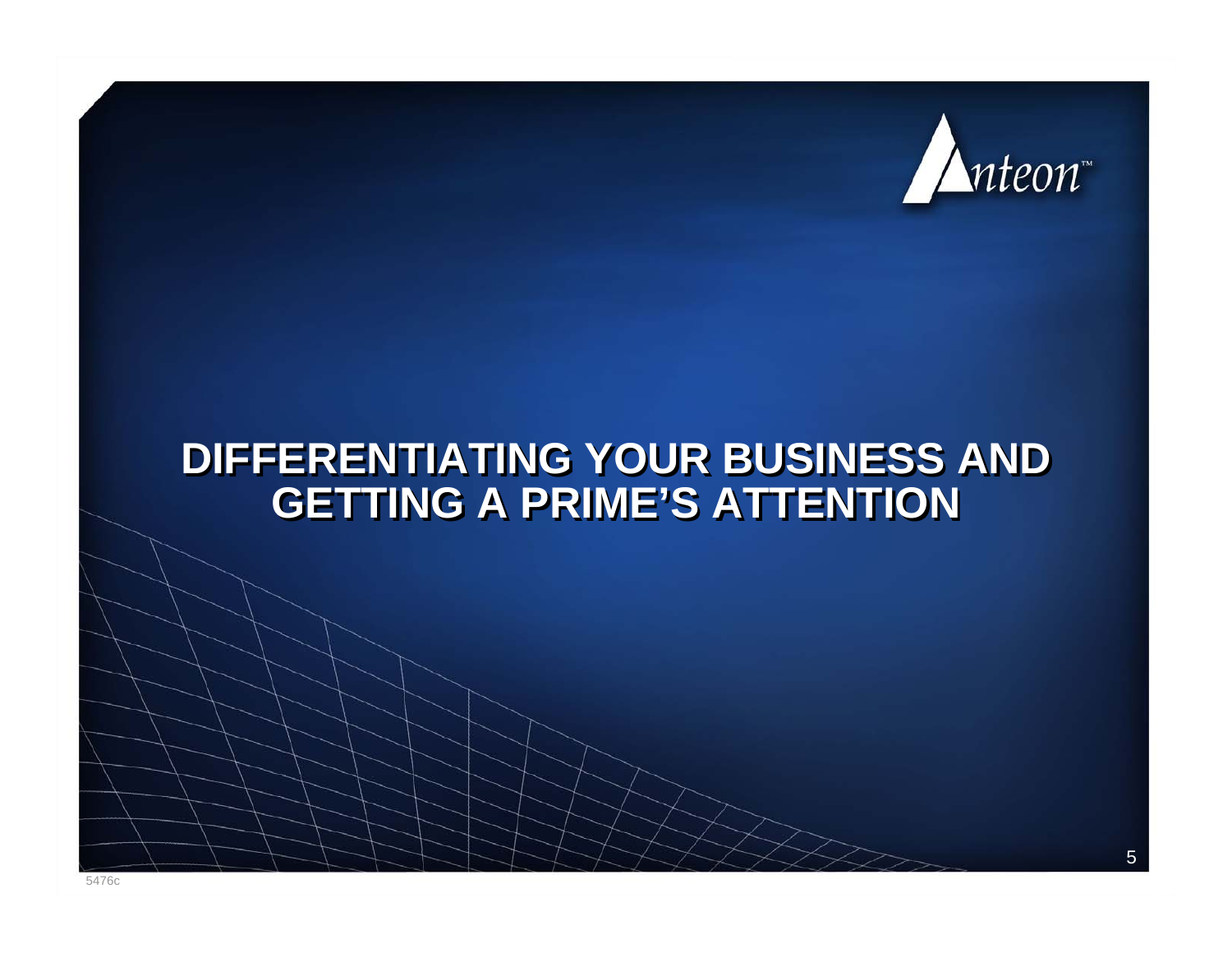#### **A Good Small Business Partner A Good Small Business Partner Considerations**



- **Core capabilities and past performance**
- Price
- **Personnel experience**
- Resource availability and HR stability
- **Location**
- **Financial solvency**
- **Reputation**
- Organizational conflict of interest (OCI)
- **Dependable, a team player, and responsive**
- **Easy to work with on projects**
- Follow-through and follow-up!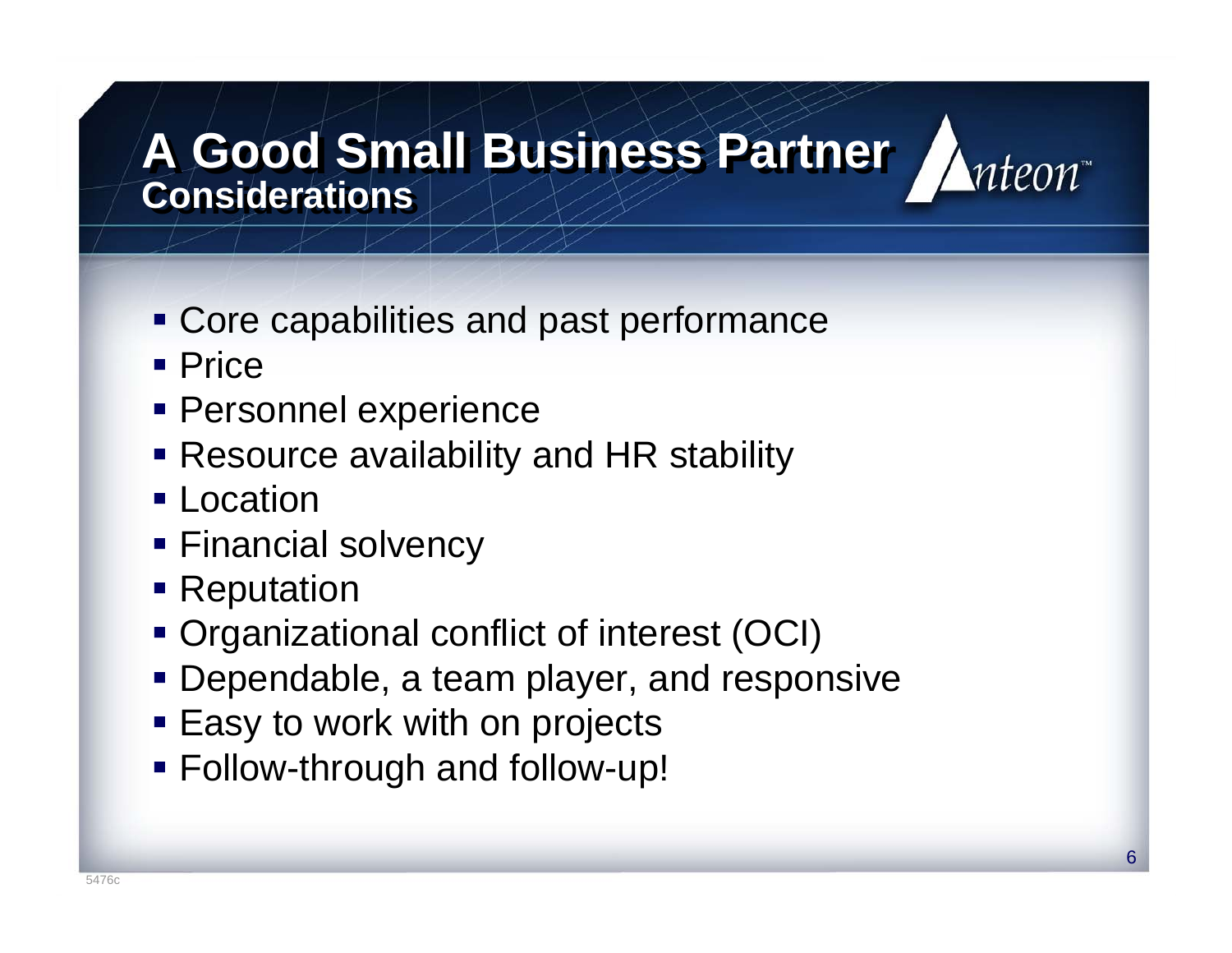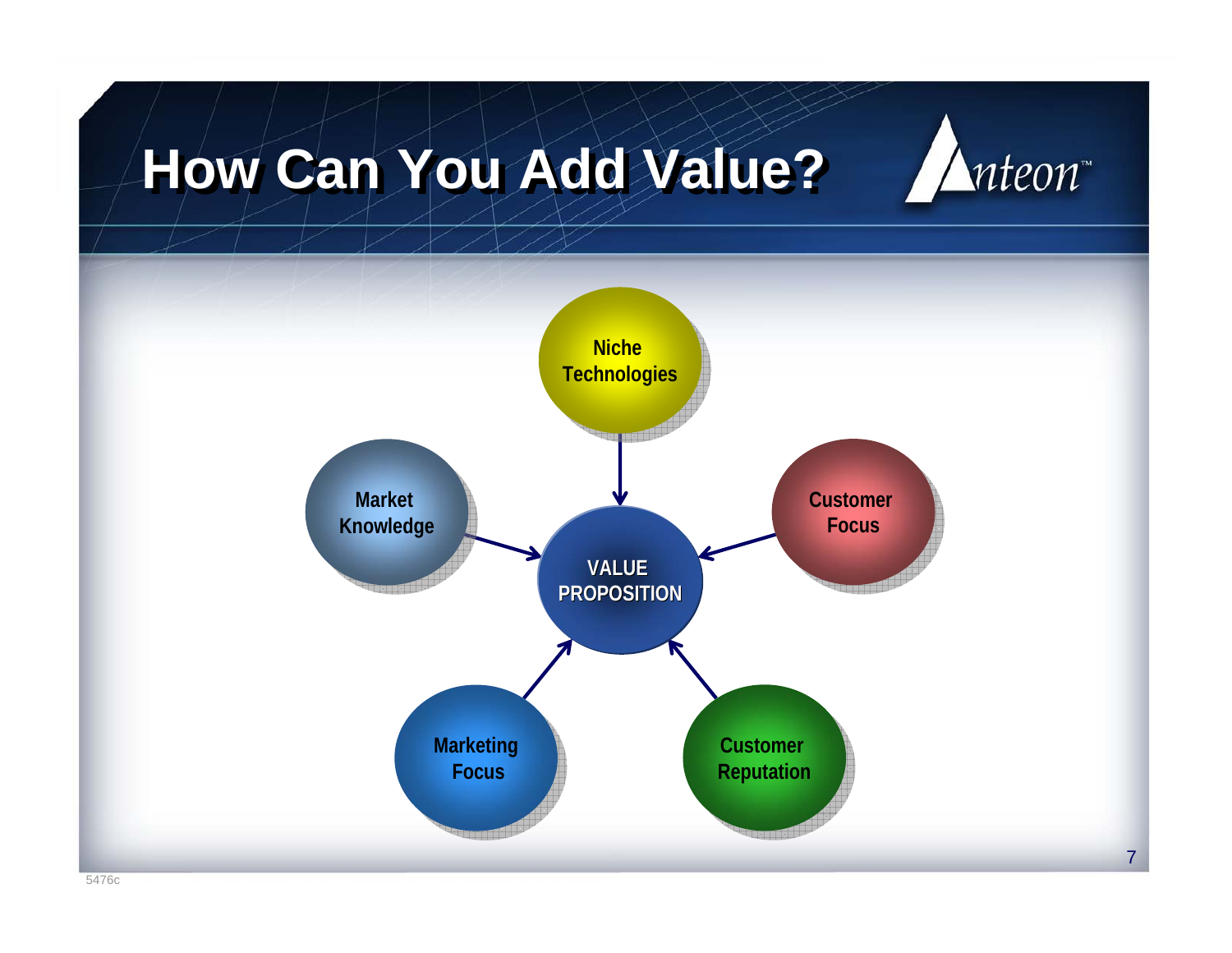

## **MARKETING IN THE MARKETING IN THE U.S. GOVERNMENT SECTOR U.S. GOVERNMENT SECTOR**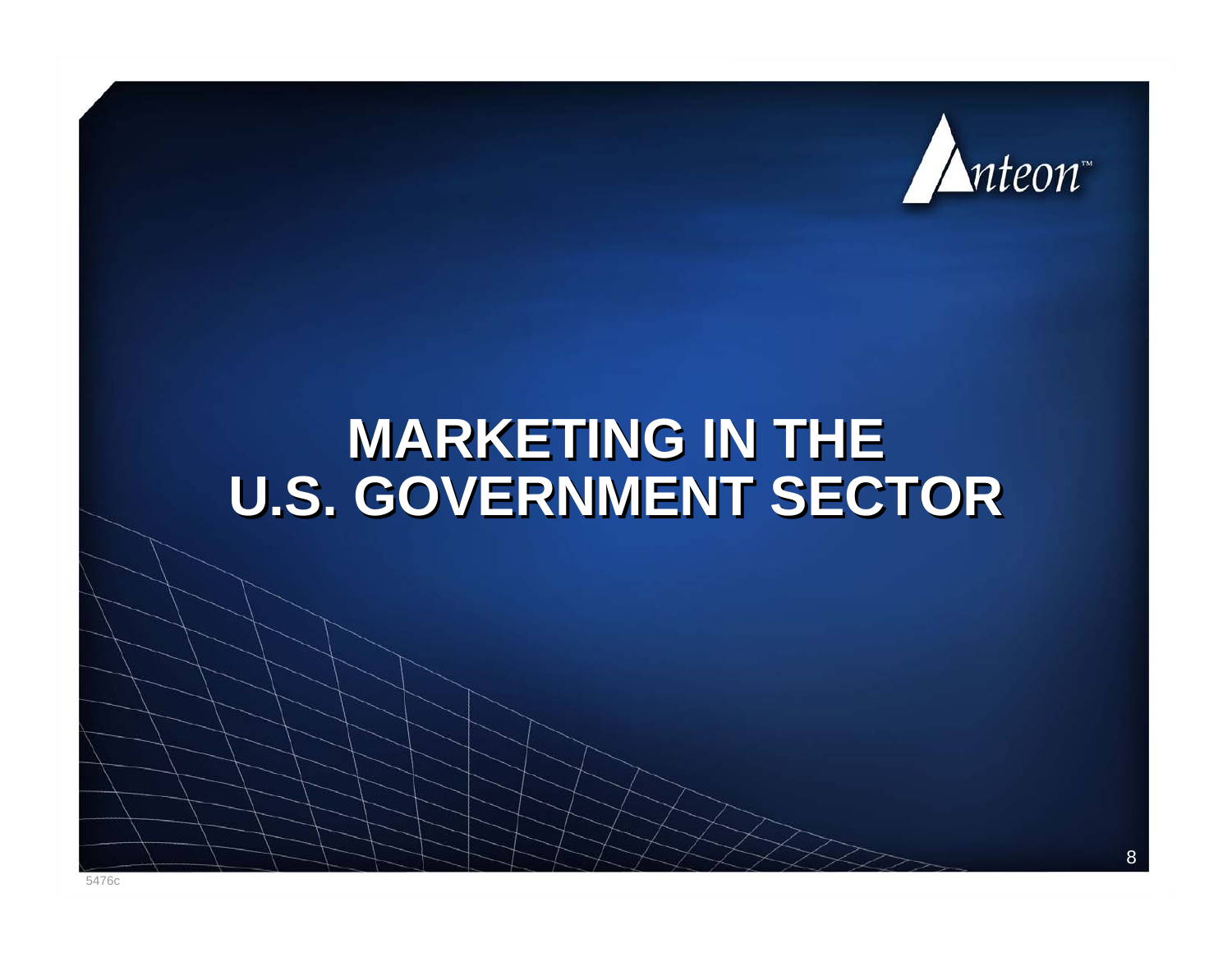# **Federal Sector Marketing Federal Sector Marketing**



- **Business and marketing plans**
- Market research
- **Network through conferences and** professional associations
- **Develop core of trusted teaming partners** (SB and LBs)
- **Attend training**
- **K**nowledge of U.S. government contracting
- Government purchase cards
- **Line of credit**
- CAGE Code, Dun and Bradstreet, and NAICS
- Databases: CCR, DSBS (Pronet), ORCA, etc.

#### **Do Your Homework First!**



**Focus, Focus, Focus!**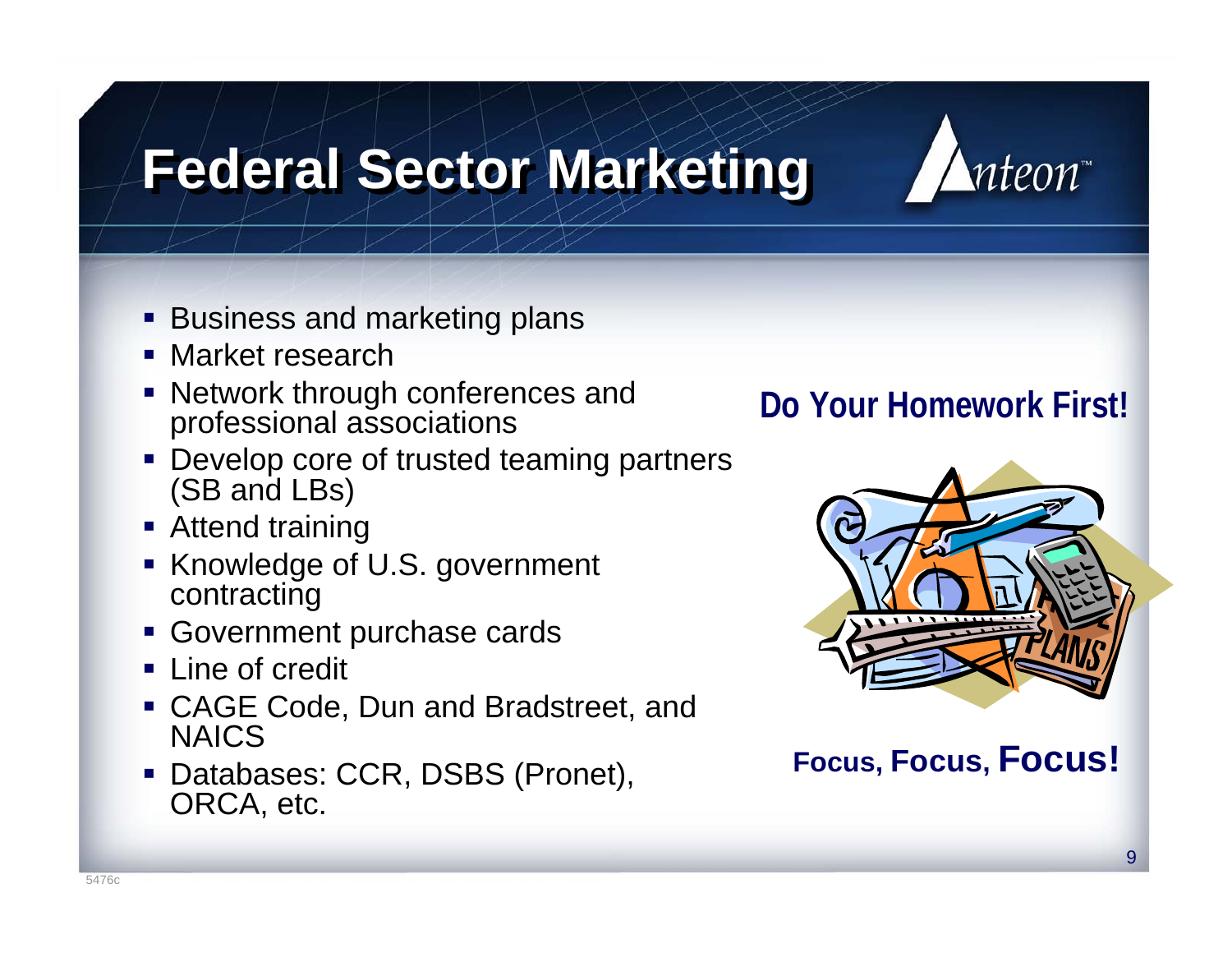# **Differentiating Yourself Differentiating Yourself** *Know* **Customers** *Know* **Customers**



10

- Understand potential customers:
	- Purchasing history, price
	- Cost sensitivity
	- Budget for **your** product or service
	- Problems help them solve!
	- Desire to solve the problem do they have \$?
	- Desire to work with your company do they need you?
- **Past and future buying requirements**
- **Procurement forecasts**
- **Main primes**
- **Major competitors**

**Develop a clear roadmap of where you want to go and how you will get there**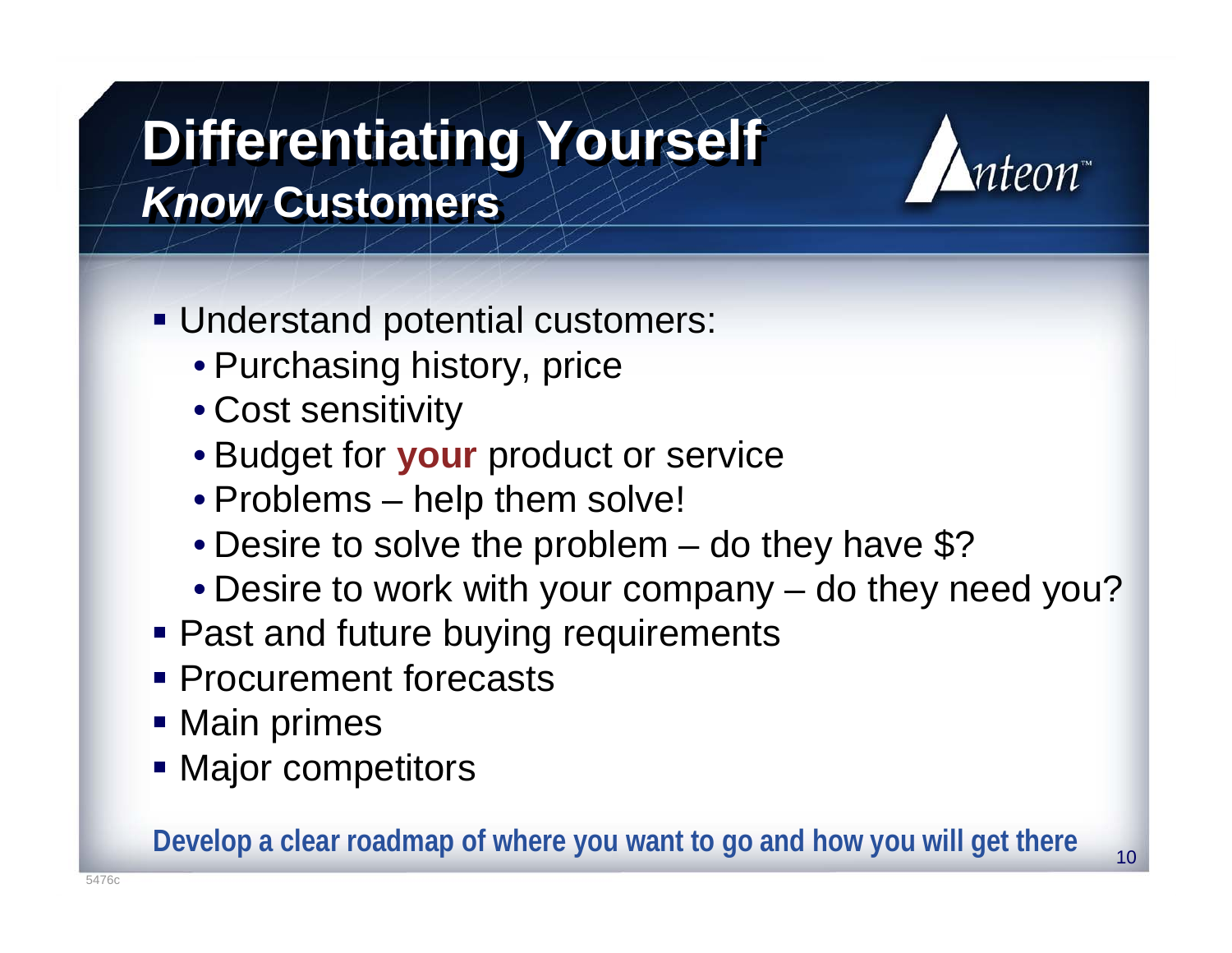#### Develop a **contact** plan • **What** issues for discussion • **Where** is the information

**Capture Planning Capture Planning**

• **When** should we get the information

**Develop Specific Opportunities Develop Specific Opportunities**

- **Why** talk with specific people
- Make **contacts**
	- **Listen** to prospective customers
	- Develop a **trust** relationship with customer
- Gather **information**
	- Incumbent strengths and weaknesses
	- Grow trusted relationship with the customer
	- Customer priorities
	- Funding sources

#### **Plan**

- When to show how you will solve a customer's problem
- Strategic and contingency hires

nteon™

- Gather other **data**
	- Competitor analysis
	- Cost estimates
	- Win theme

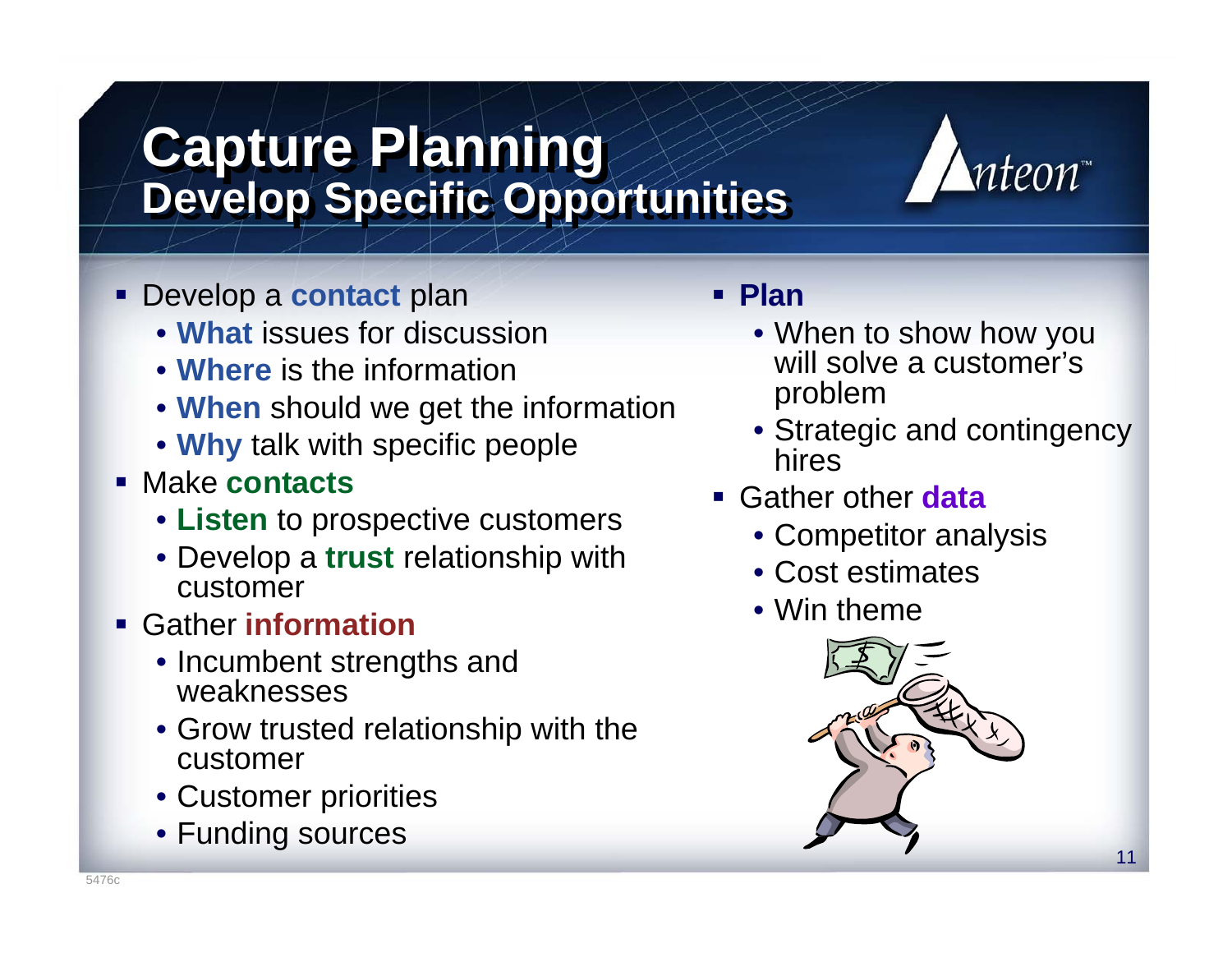

### **Don't sell capabilities – uncover customer problems and opportunities, then offer solutions!**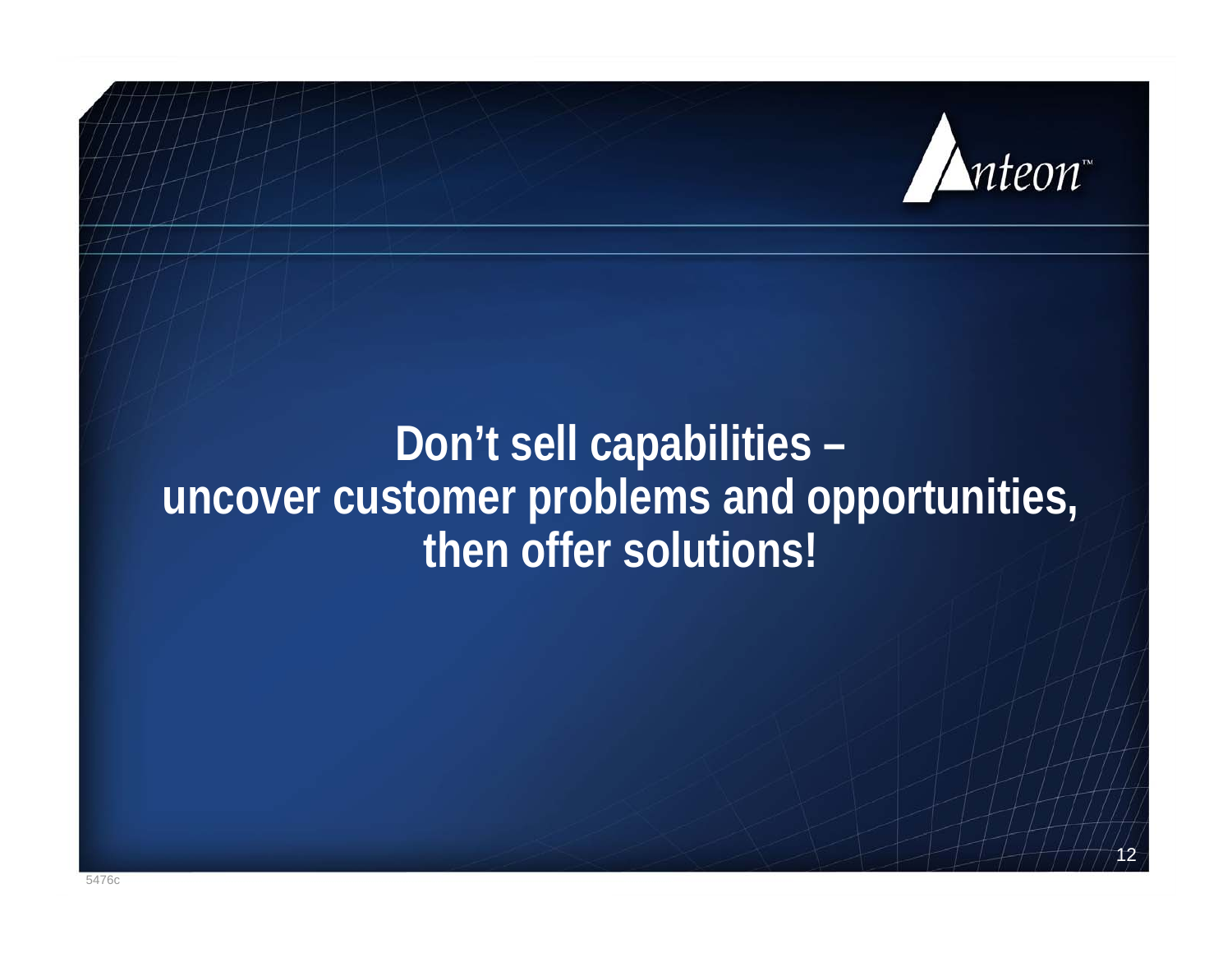

## **CALLING ON PRIMES CALLING ON PRIMES AND SUCCESSFUL TEAMING AND SUCCESSFUL TEAMING**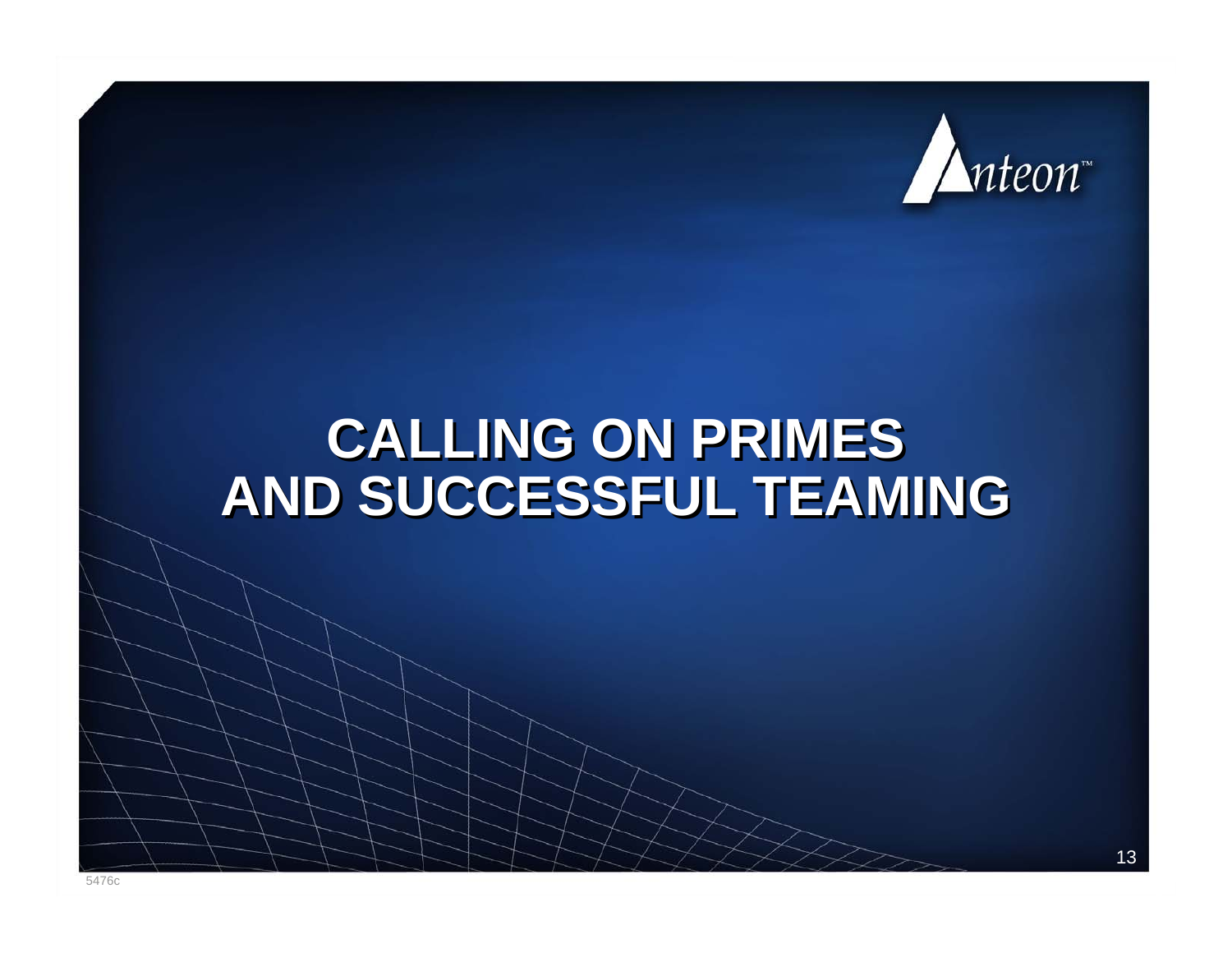# **Calling on Primes Calling on Primes**



- **Opportunity-driven approach**
- Research first!
	- Check company web sites
	- Talk to contacts
	- Read the government and technology journals
	- Know "hot buttons"
- **Prepare "elevator" speech but cater** it to organization and/or company
- **Prove real interest** 
	- **Follow-through on actions and requests!**
	- Be responsive
	- Show enthusiasm!

#### **Do your homework first!**











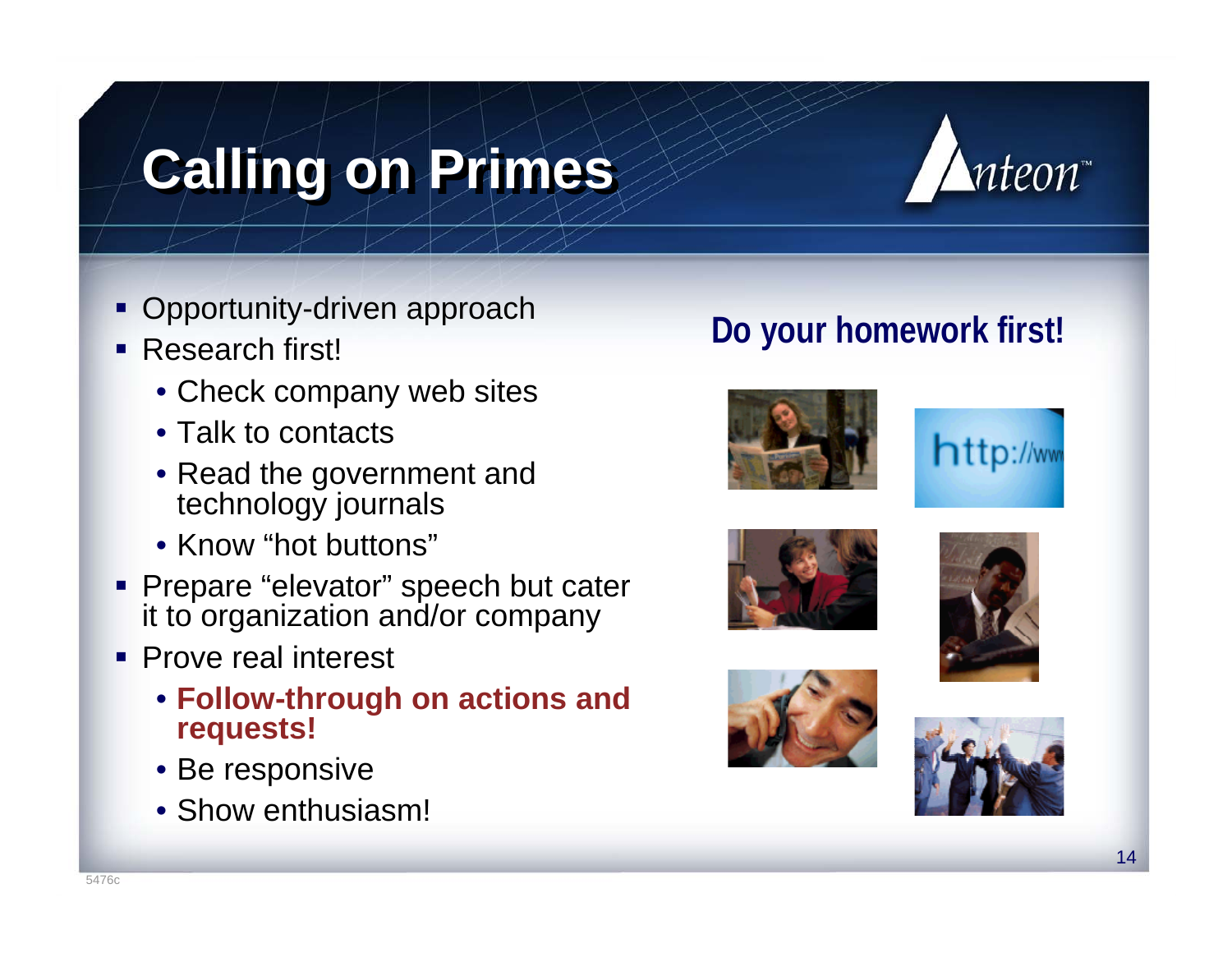## **Teaming Teaming**



- Timing as early as possible!
- **Read the RFP** first, if available (or know what the real opportunity is about)
- RFP requirement and your fit tell us:
	- Related niche or capability areas
	- Related past experience
	- Customer knowledge and experience
	- Why your company?
	- Why Anteon?
- Make sure you are registered with Anteon
	- Go to www.anteon.com About Us Small Business
- **Have a non-disclosure agreement (NDA)** before discussion details
- You need a **teaming agreement (TA)** to be on a team

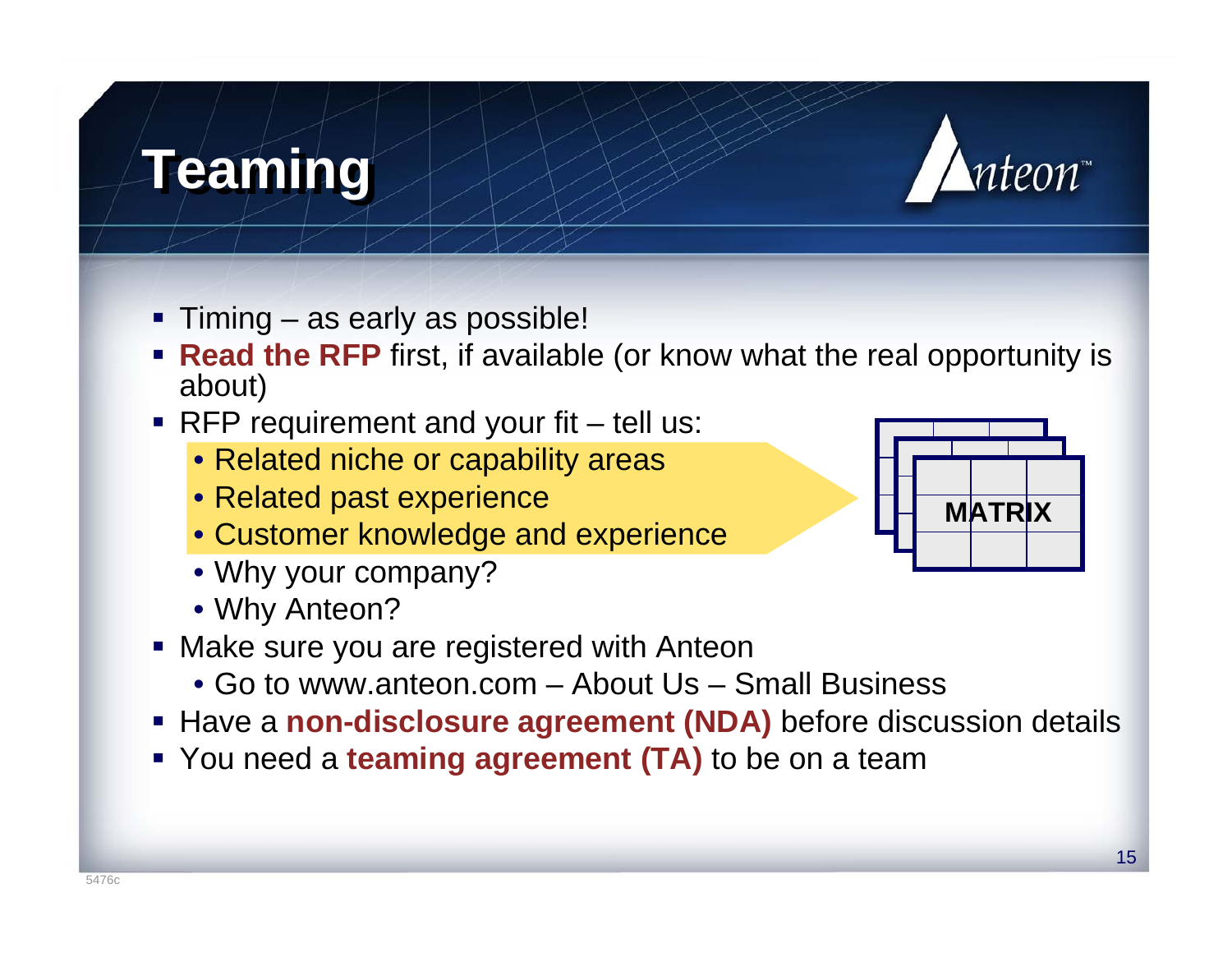## **Successful Successful Small Businesses\* Small Businesses\***



Four major themes for successful small businesses:

- 1. Do their **homework**
	- On customers, their mission, budgets, etc.
- 2. Participate in **outreach and networking** events
	- Selectively, based on market focus
- 3. Understand the **federal procurement** system
	- Understand, contracting, IDIQs, standalone contracts, etc.
- 4. Understand **concept of teaming**
	- Joint ventures, teaming arrangements, prime/sub, mentor-protégé relationships, etc.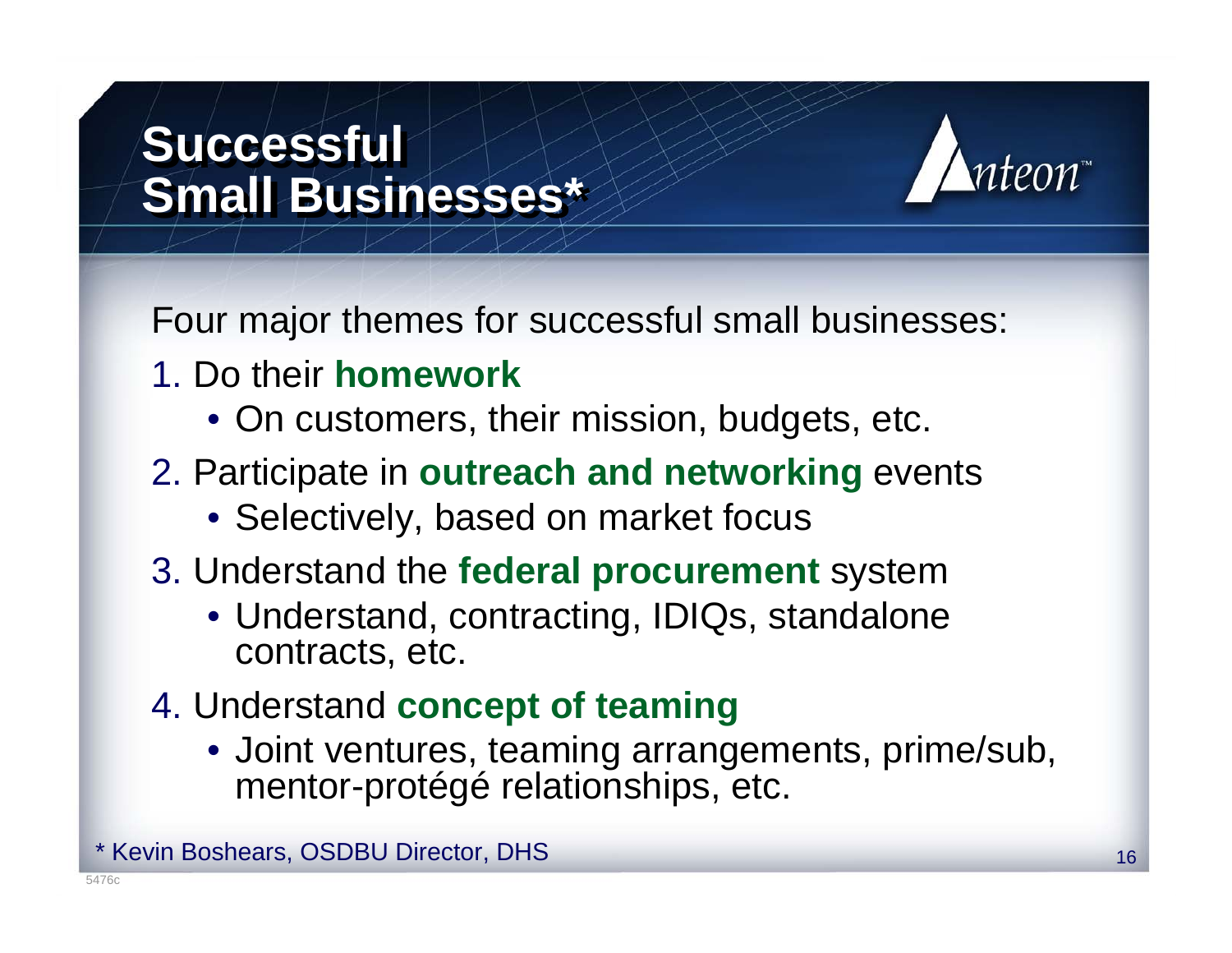# **Teaming Partners Teaming Partners Key Attributes Key Attributes**



- Washington Technology, 13 December 2004, advertising supplement in *Building Better Government Through Trusted Partnerships*
- 390 solution providers key attributes when considering a partner for a government contract:

| <b>VERY</b><br><b>IMPORTANT</b> | <b>IMPORTANT</b> | <b>TOTAL</b> |
|---------------------------------|------------------|--------------|
| 39.2                            | 37.4             | 76.6         |
| 58.5                            | 26.9             | 85.4         |
| 56.4                            | 30               | 86.4         |
| 21                              | 33.1             | 54.1         |
| 29.5                            | 38.7             | 68.2         |
|                                 |                  |              |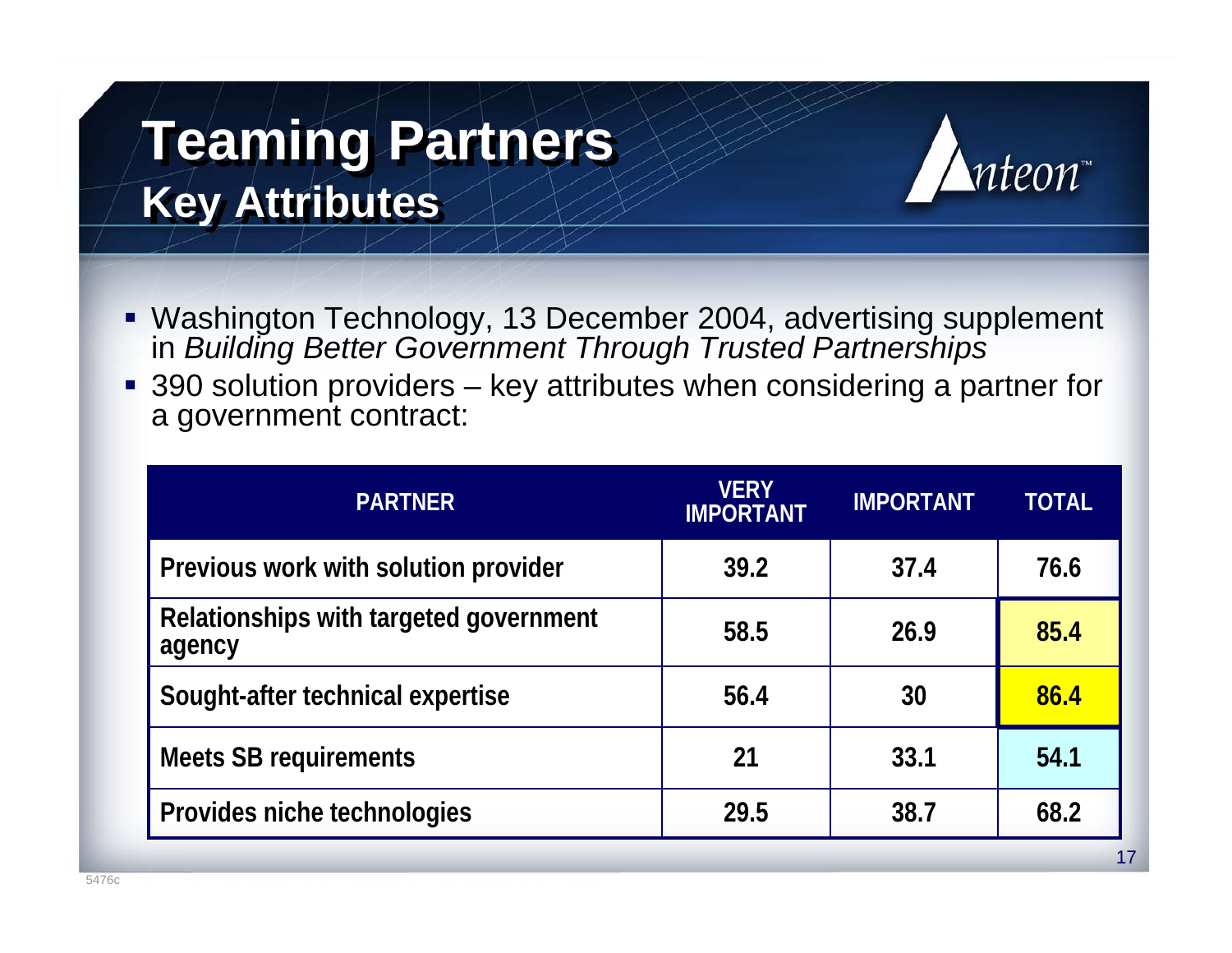

## **The real key to teaming…. The real key to teaming….**

Be proactive in your marketing efforts!

**Do your homework!**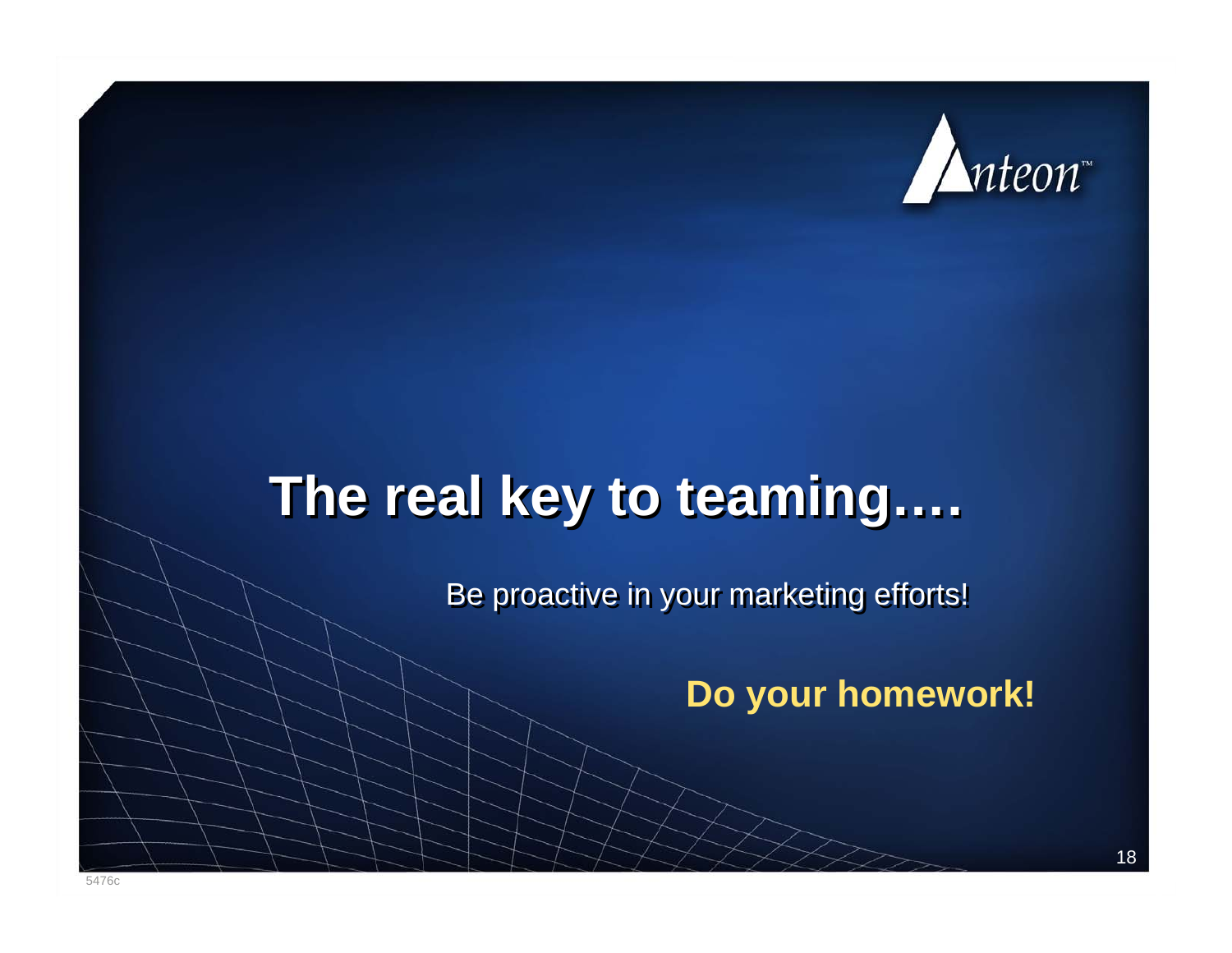# **Conclusion Conclusion**



19

- **It's hard work**
- Work smart focus, focus, **focus**
- Understand Government business, contracting and rules of engagement
- Understand needs then discuss solutions, not capabilities
- Understand primes processes, tools and interests
- L. Develop an opportunity-driven approach
- **The five Ps:**
	- **Plan** your strategy and approach
	- **Prepare** to implement your action plan
	- Stay **persistent** in your efforts
	- Remain **patient** with time
	- Practice **proactive** marketing
- **Prior Planning Prevents Poor Performance**

*And don't forget to have fun along the way!*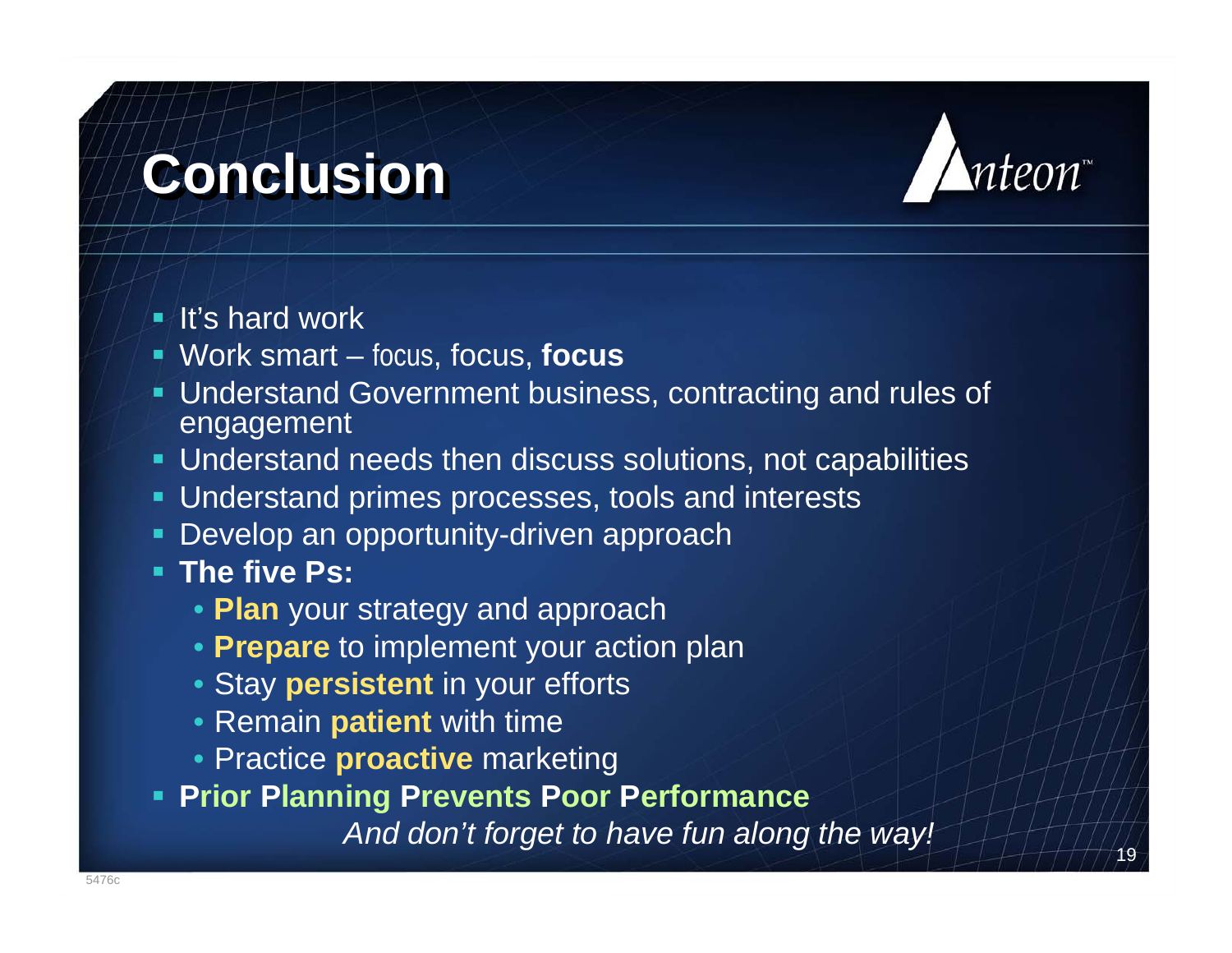# **Contact Information**



#### **Ludmilla Parnell**

Marketing Director, Small Business Partnerships lparnell@anteon.com 703-246-0948



#### **Fredi Leisersohn**

Market Research Analyst, Small Businessfleisersohn@anteon.com 703-246-0352